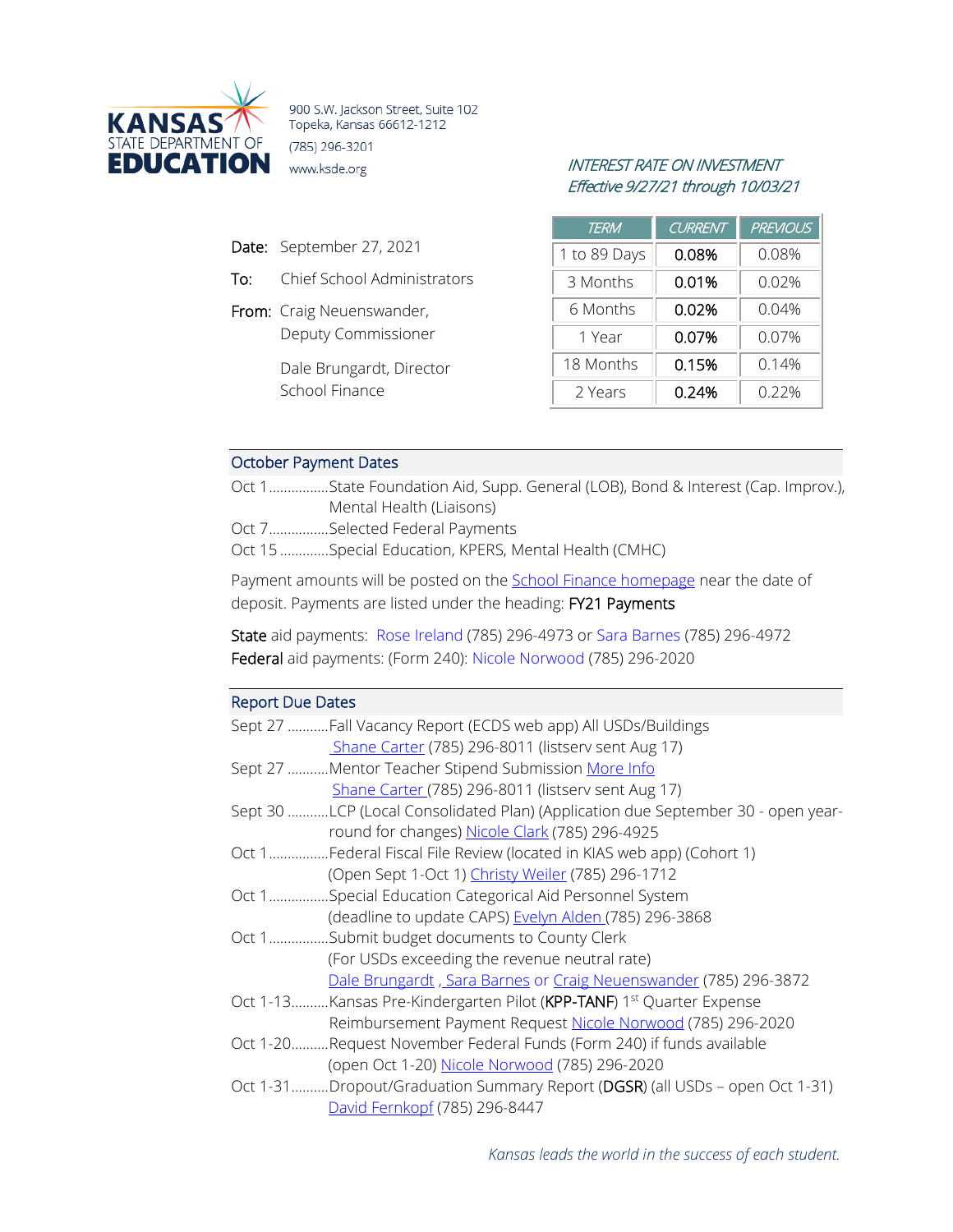| Oct 4-Dec 3 <b>IDEA</b> Maintenance of Effort and Excess Cost Report (all USDs)    |
|------------------------------------------------------------------------------------|
| Christy Weiler (785) 296-1712                                                      |
| Oct 8Interlocal Agreements (open Sept 20 - Oct 8)                                  |
| Christie Wyckoff (785) 296-6321                                                    |
| Oct 8KIDS Collection ENRL - (Funding and Enrollment)                               |
| (deadline for submission Oct 8) KSDE Helpdesk (785) 296-7935                       |
| Oct 8Superintendent's Organizational Report (SO-66) and PBR                        |
| (open Sept 17-Oct 8) Rose Ireland (785) 296-4973                                   |
| Oct 11 Kansas Kindergarten Readiness Snapshot (ASQ-3 and ASQ:SE-2) deadline        |
| to submit data in ASQ Online Jordan Christian (785) 296-3953                       |
| Oct 11-15 Request for Sate Foundation Aid for November (all USDs - open Oct 11-15) |
| Rose Ireland (785) 296-4973                                                        |
| Oct 12 Unencumbered Cash Balance on October 1                                      |
| (all USDS - open Sept 30-Oct 12) Rose Ireland (785) 296-4973                       |

#### Household Economic Survey Verification Process

The same verification requirements are in place with the Household Economic Survey form as were required with the National School Lunch Program. Districts will be required to verify 3% of the Household Economic Survey forms meeting the free-meal qualification for At-risk, which must be completed by November 15.

Fiscal Auditing Staff is putting the finishing touches on the new Verification Process. The Excel document will help district's calculate the number of needed verifications and will provide sample letters, as well as the verification documentation needed for this process. The document and information should be released this week.

See pages 30 and 31 for additional information in the [2021-22 Enrollment Handbook.](https://www.ksde.org/Portals/0/Auditing/Enrollment%20Handbook%20FY22.pdf?ver=2021-09-22-121500-093)

#### Federal Aid Payments for Food Service

Many districts are receiving Federal aid payments related to Food service. The following reimbursements should be deposited in C024 Food Service as 4590 Other Federal Aid. These should also be entered on Line 8 of the Monthly/Annual Financial Report in KN-CLAIM

## FY 2021 P-EBT Local Level Administrative Cost Grant Awards- Scheduled to Direct Deposit on 9/13

The Continuing Appropriations Act, 2021 and Other Extensions Act (P.L. 116-159), Sec 721 of the FY 2021 Omnibus and COVID Relief and Response Act (P.L. 116-260) allow funds to be sub-awarded to local Sponsors to assist with the administrative costs associated with local level implementation of Pandemic Electronic Benefit Transfer (P-EBT). P-EBT Local Administrative Cost Grant Awards direct deposited on Monday, September 13 for those Sponsors who submitted their requests by August 2nd. The CFDA # is 10.649.